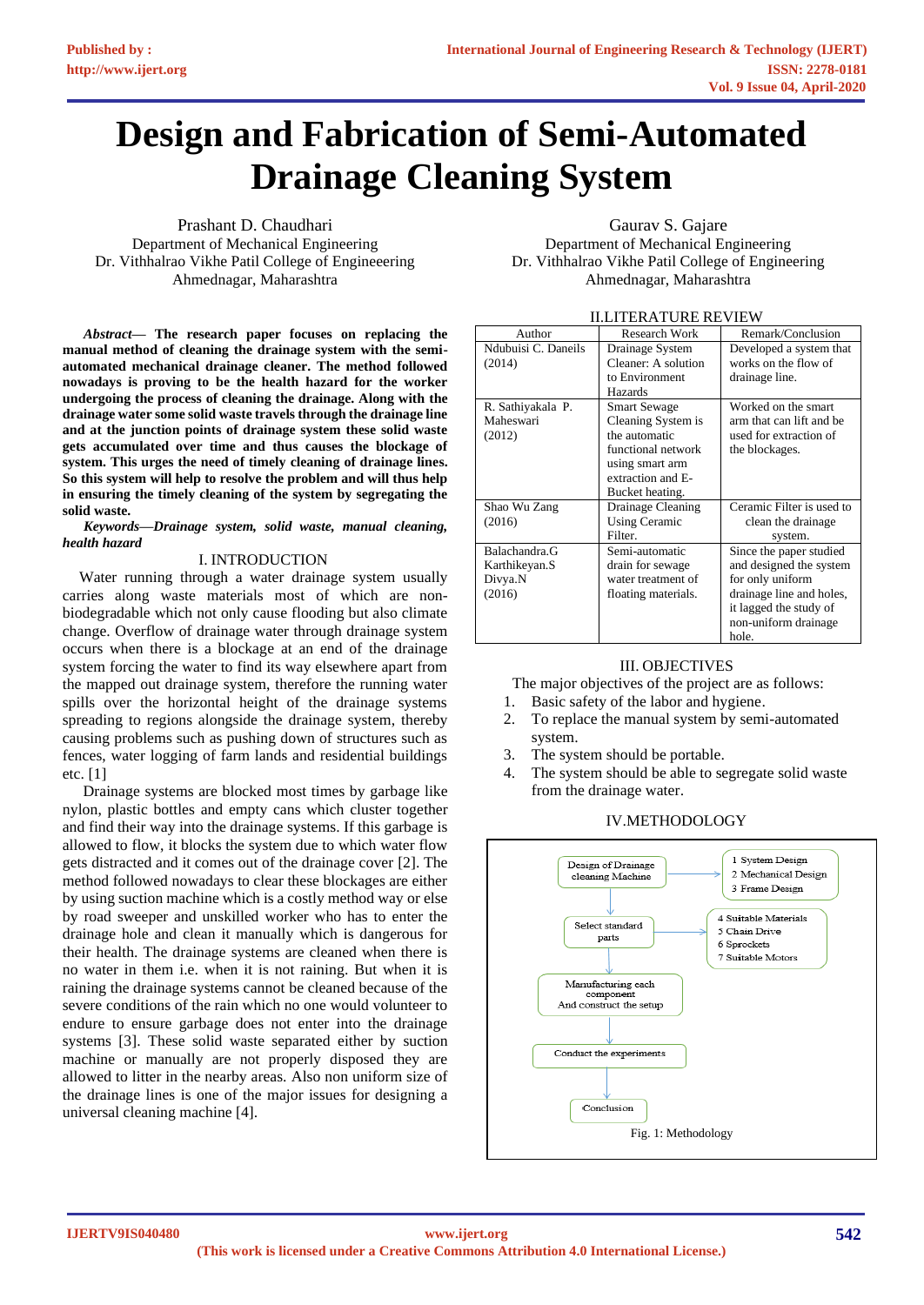## V.SYSTEM DESIGN AND WORKING

DCM consists of various parts which includes motor, chain & sprocket, belt & pulley, shaft, collector and lifter. Once the power is supplied to the motor the output shaft of motor starts rotating. The main shaft and output shaft of motor is connected with the help of belt and pulley arrangement. Chain and sprocket is mounted on the main shaft. And the lifter bucket is mounted on the chain. Once the chain starts rotating the lifter starts moving along with it [5]. All the solid waste including plastic bottles, cans, carry bags etc. gets lifted up through this bucket and it is collected in the collector.

#### *1. Frame Calculations:*



Assuming water pressure on frame is 2000 kg/m³

 $p = 2000 \text{ kg/m}^3$  $m = PV$  $= 2000 x 0.35 x 0.6 x 0.005$  $= 2.1 kg$  $w = mg$  $= 2.1 x 9.81$  $= 20.601 N$  $Pressure = Force/Area$  $= 20.601 / (210 \times 10^{-3})$  $= 98.1 Pa$ 

As its pressure limit is 5 kgf/cm² which is greater than calculated pressure 0.0010034 kgf/cm².



#### *2. Calculation for Base Frame***:**

Assumptions

Total load on frame is about 10kg

- $F = m x g$ 
	- $= 10 \times 9.81$
- $= 98.1 N$

This load is applied at the center as shown in fig i.e. at 305mm





From fig. **R1 +R2 = F** And  $\Sigma MR1 = 0$  $F \times 305 - R2 \times 610 = 0$  $98.1 \times 305 - R2 \times 610 = 0$ Therefore,  $R2 = 49.05$  $R1 + 49.05 = 98.1$  $R1 = 49.05$  $Mb = 49.05 \times 305$  $Mb = 14960.75$ Y= b/2 …………………. (b = width of square pipe of frame)  $= 25/2$  $= 12.5$ mm  $I = bd^3 / 12$  = d⁴ / 12 …………………………………..(b=d)  $=(25)^4/12$  $= 32552.333$ Stress on frame,  $\sigma = Mb \, y / I$  $σ = (32552 × 10) / 14960.75$ σ = 21.75 N / mm²  $σ = S<sub>vt</sub> / FOS$ Therefore,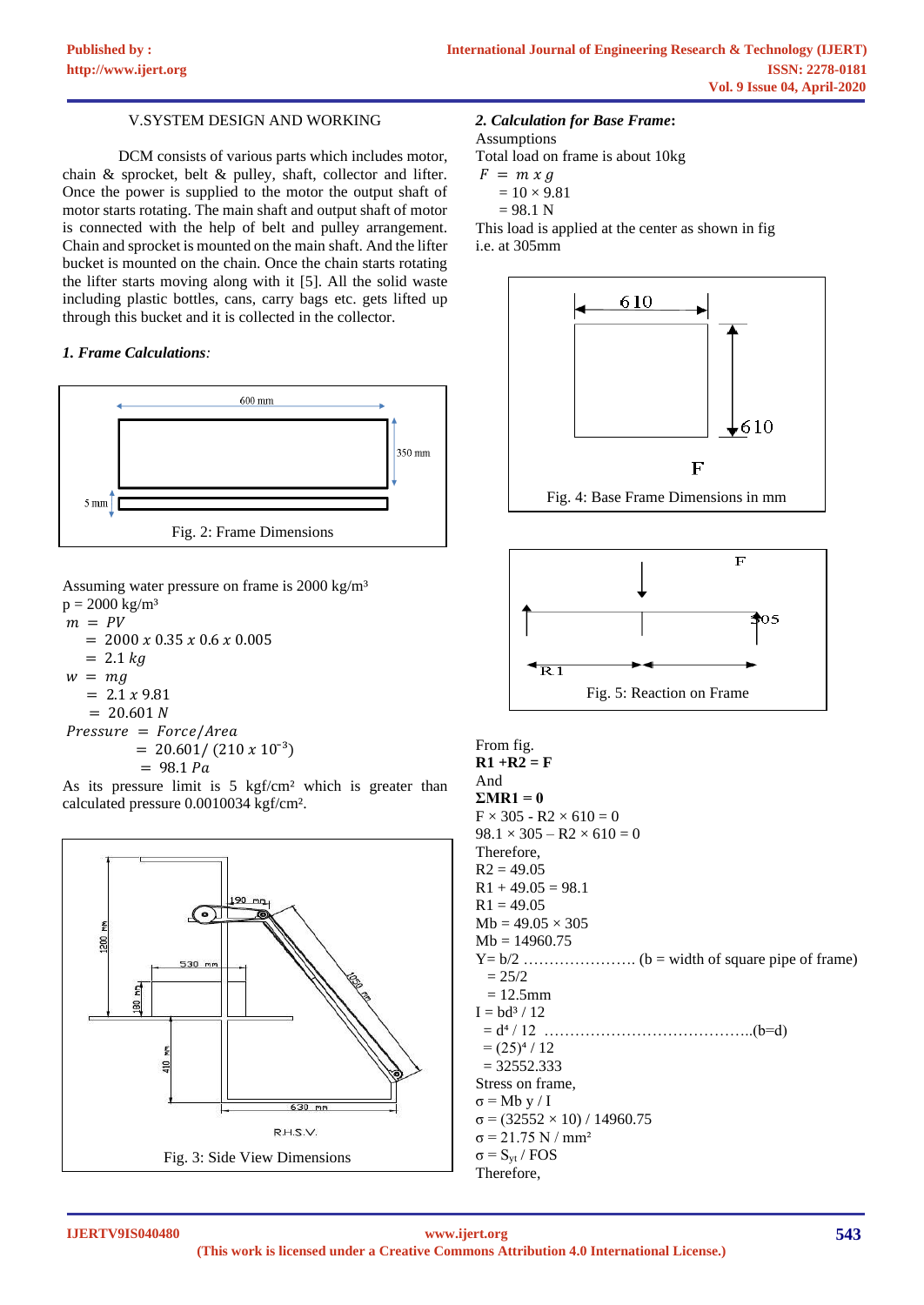$S_{vt} = \sigma \times FOS$ 

 $= 21.75 \times 3$  …………… (Assuming FOS = 3)  $= 65.75$  N / mm<sup>2</sup> Selecting material GCI 15 having Tensile strength (min) = 150  $N / mm<sup>2</sup>$ For safer design considerations as  $65.75$  N / mm<sup>2</sup> Therefore all assumptions are in safer state. *3. Selection of Motor:* Speed  $(N) = 30$  rpm We suppose the weight of garbage  $= 4 \text{ kg}$ Pulley size is  $= 320$  mm  $FOS = 1.5$ Force  $= 4 \times 9.81$  $= 39.24N$ Torque = Force  $\times$  Distance  $= 39.24 \times 320$  $= 12556.8$  N-mm  $= 12.5568$  N-m Therefore, Maximum Torque =  $12.5568 \times 1.5$  $= 18.8352$  N-m Now, Power =  $(2\pi NT)/60$  $= (2\pi \times 30 \times 18.8352)/60$  $= 59.1725$  watts. Therefore, Selecting motor of power of 84 watts so losses can be avoided. Voltage: 12 volt Current: 7 amp Speed: 30 rpm **4.** *Shaft Calculations***:**

| $\tau$ . $\sigma$ $\mu$ $\mu$ $\tau$ $\sigma$ | UTS                  | <b>Yield Strength</b> |
|-----------------------------------------------|----------------------|-----------------------|
| <b>Designation</b>                            | (N/mm <sup>2</sup> ) | (N/mm <sup>2</sup> )  |
| 5C8                                           | 440                  | 240                   |

ASME code for design of shaft:

Since the loads on most shafts in connected machinery are not constant, it is necessary to make proper allowance for harmful effects of load fluctuation.

According to ASME code permissible values of shear stress may be calculated from various relations.

 $\tau$ (allowable) = 0.18 x  $S_{\text{nt}}$ 

 $= 0.18\times 440$ 

 $= 79.2$  N/mm<sup>2</sup>

OR

 $\tau$ (allowable) = 0.3 x S<sub>yt</sub>  $= 0.3 \times 240$ 

 $= 72$  N/mm<sup>2</sup>

Considering minimum of the above values

 $\tau$ <sub>(allowable)</sub> = 72 N/mm<sup>2</sup>

This is allowable value of shear stress that can be induced in shaft material for safe operation To Calculate Input Torque:

Selecting the motor of 84Watt i.e. 12v 7Amp

Power=  $2\pi$ nt/60

 $T = 60 \times P/2 \Pi n$ 

 $= 60 \times 84/2\pi \times 30$ 

 $= 26.73$  N-m

Assuming 100% overload  $T_{(design)} = 2 \times T$ 

 $= 2 \times 26.73 \times 10^{3}$ 

 $= 53.460 \times 10^3$  N-mm

Check for Torsional Shear Failure of Shaft

Assuming min section diameter on input shaft  $= 20$ mm

d=20mm Td= $\pi$ 16×  $\tau$ <sub>(actual)</sub>×d<sup>3</sup>

 $\tau$ <sub>(actual)</sub> = 16Td /  $\pi d^3$ 

 $=$  (16  $\times$  53.460  $\times$  10<sup>3</sup>) /  $\pi$  (20)<sup>3</sup>

 $\tau_{\text{(actual)}} = 34.0336 \text{ N/mm}^2$ 

As  $\tau$ <sub>(actual)</sub> is less than  $\tau$ <sub>(allowable)</sub>

Input shaft is safe under torsional load. Hence we select shaft with diameter of 20 mm.

## *6. Calculation of Bearing:*

Bearing selection completely depends on shaft diameter, here we have selected the perfectly safe shaft of diameter 20mm. Since the shaft is of diameter 20mm so we have used the bearing of 20 mm ID.

The bearing no.204 pedestal bearing is used because it is selfaligned bearing.

## **Material Selection:**

#### ❖ *Frame :*

 Frame is the crucial part of machine, all the forces, stresses and water pressure are calculated. After studying the results of calculations we have decided to use GCI15 material for fabricating the main frame as well as the base frame of the machine [6].

## ❖ *Motor :*

 The main purpose of motor is to covert electrical energy into mechanical energy. There are two types of motor viz. 1) AC motor and 2) DC motor. Our requirement of speed is not more than 30rpm and power not more than 70 Watts. This is satisfied by 12Volts and 7 amp wiper motor.

# ❖ *Shaft :*

 Shaft is the rotating element used to transmit the power. We will be using solid shaft. The shaft should have high strength, good machinability, high wear resistance and good heat treatment properties. The materials used for shaft are carbon steels of grade 40C8, 15C8, 50C4, 50C12. MS and EN8 can also be used. We have selected 15C8 for shaft.

#### ❖ *Bearing :*

 The shaft diameter is 20mm. Therefore the ID of bearing needs to be 20mm. From the calculations we have decided to use RB204 pedestal bearing. Pedestal is nothing but the plumbing block. It is used to provide support for rotating shaft with the help of compatible bearing.

# ❖ *Chain and Sprocket :*

 We have used Pintle Chain and 6 inch Sprocket as per the standards available in the market satisfying our requirement.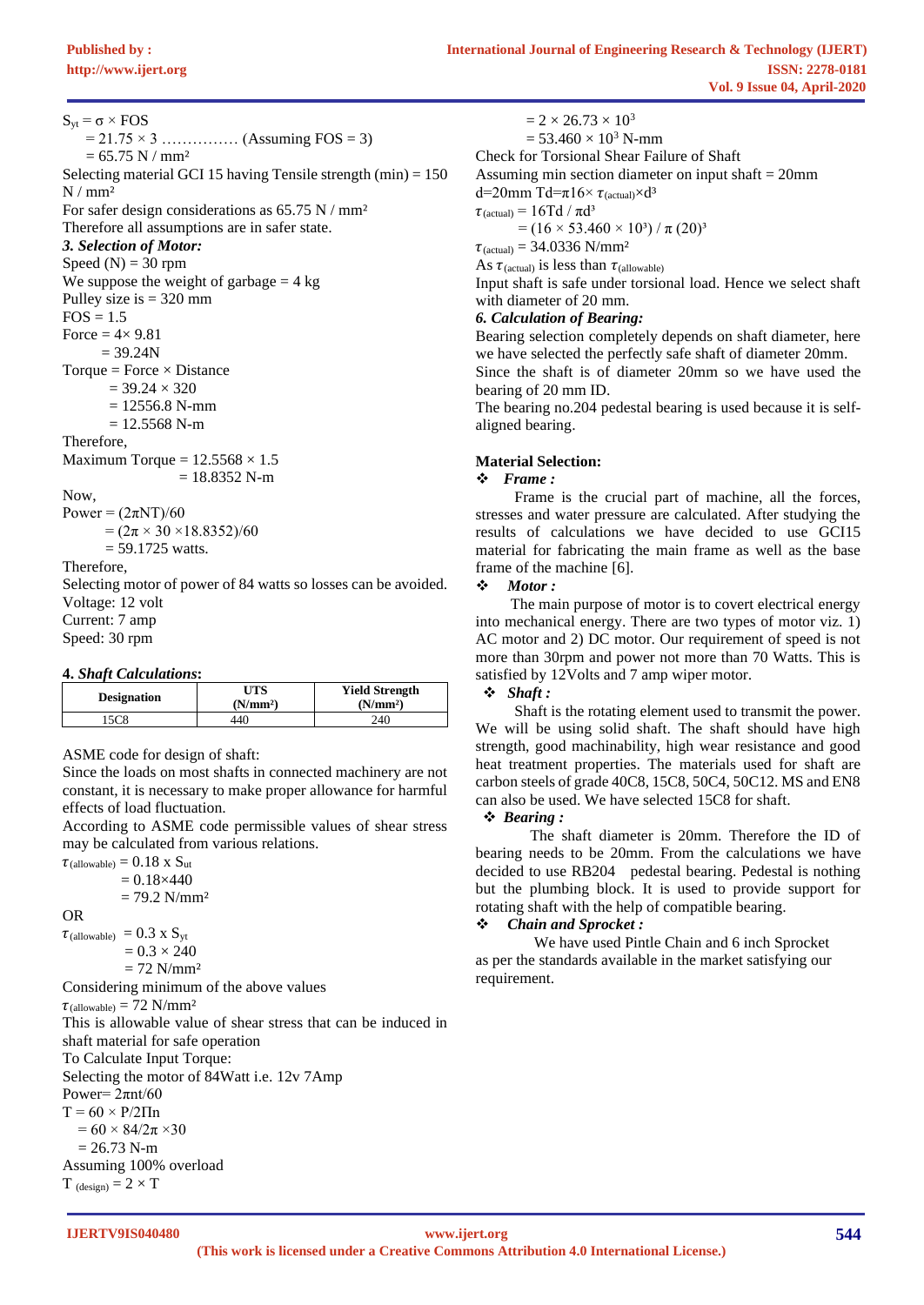# VI.CAD Model



## VII.FABRICATION

During Fabrication firstly the base frame was welded according to the dimensions and then the remaining pipes were welded on the base frame. After making the frame pedestal bearings were mounted on the frame and then the shafts of required diameter were engaged in the bearings. Also the chain and sprockets were mounted on the upper and lower shaft. Sheet metal and the net were welded on the front facing frame pipes.



Fig. 7: Rear View of Fabricated Model



Fig. 8: Front View of Fabricated Model

Lifter was prepared from the net like pipes. Also the collector bin was prepared separately it was provided with the handle to lift. Meanwhile the side flaps were created and mounted on the side pipes of the frame. Also the wiper motor was mounted on the position and by using belt and pulley arrangement drive was provided to the driving shaft.

#### VIII. TESTING

Testing of the final project was conducted by nearby water reservoir. The side flaps provided were properly working and help the water to pass through the net only. The lifters were able to lift maximum weight of 4kg at a time. The solid waste lifted by lifter was properly disposed in the collector bin during each rotation.



Fig. 9: Actual Position of the model